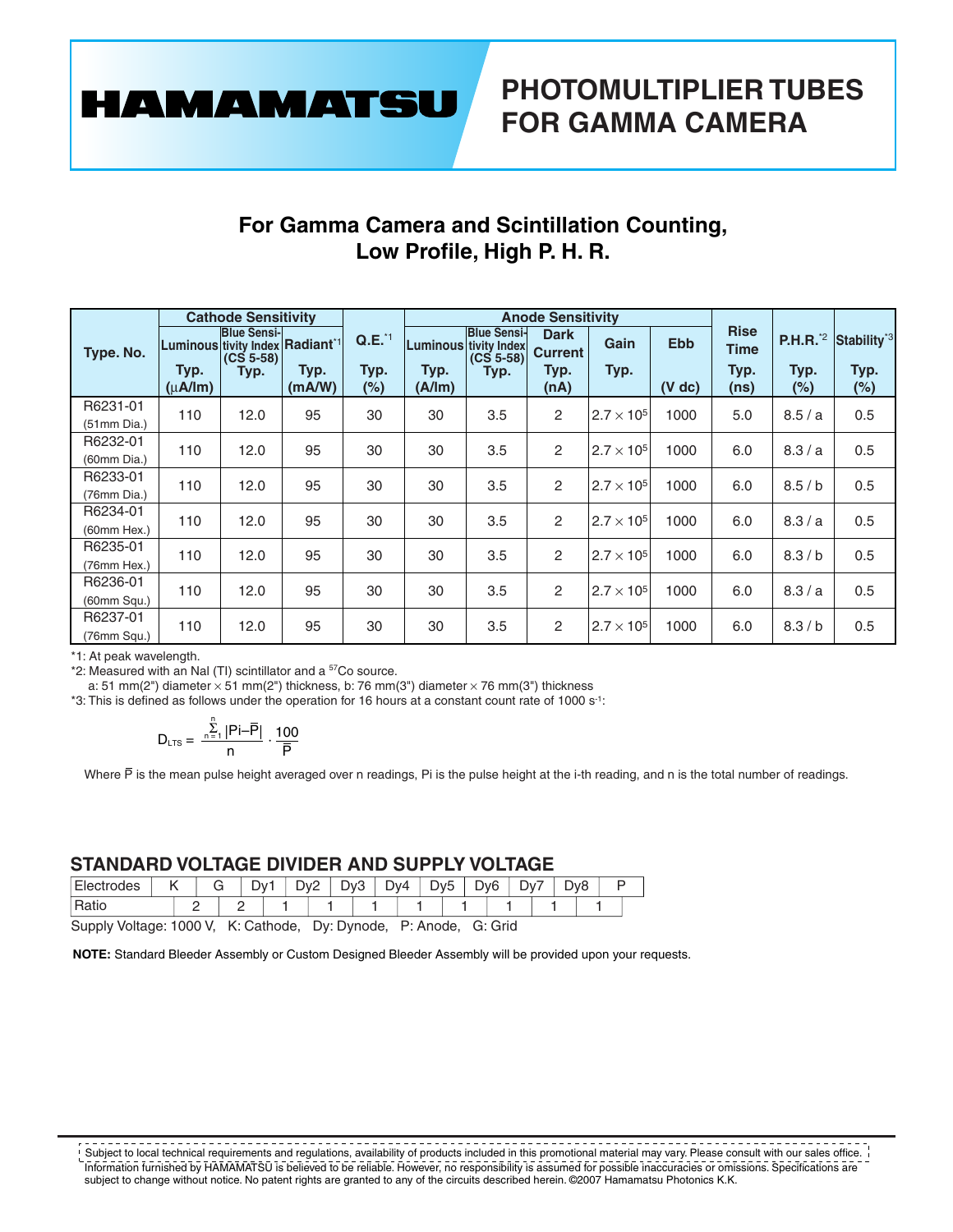#### Figure 1: Typical Spectral Response





Figure 2: Anode Sensitivity and Gain Characteristic

### Dimensional Outlines and Basing Diagrams (Unit: mm)

#### **R6231-01 R6232-01**



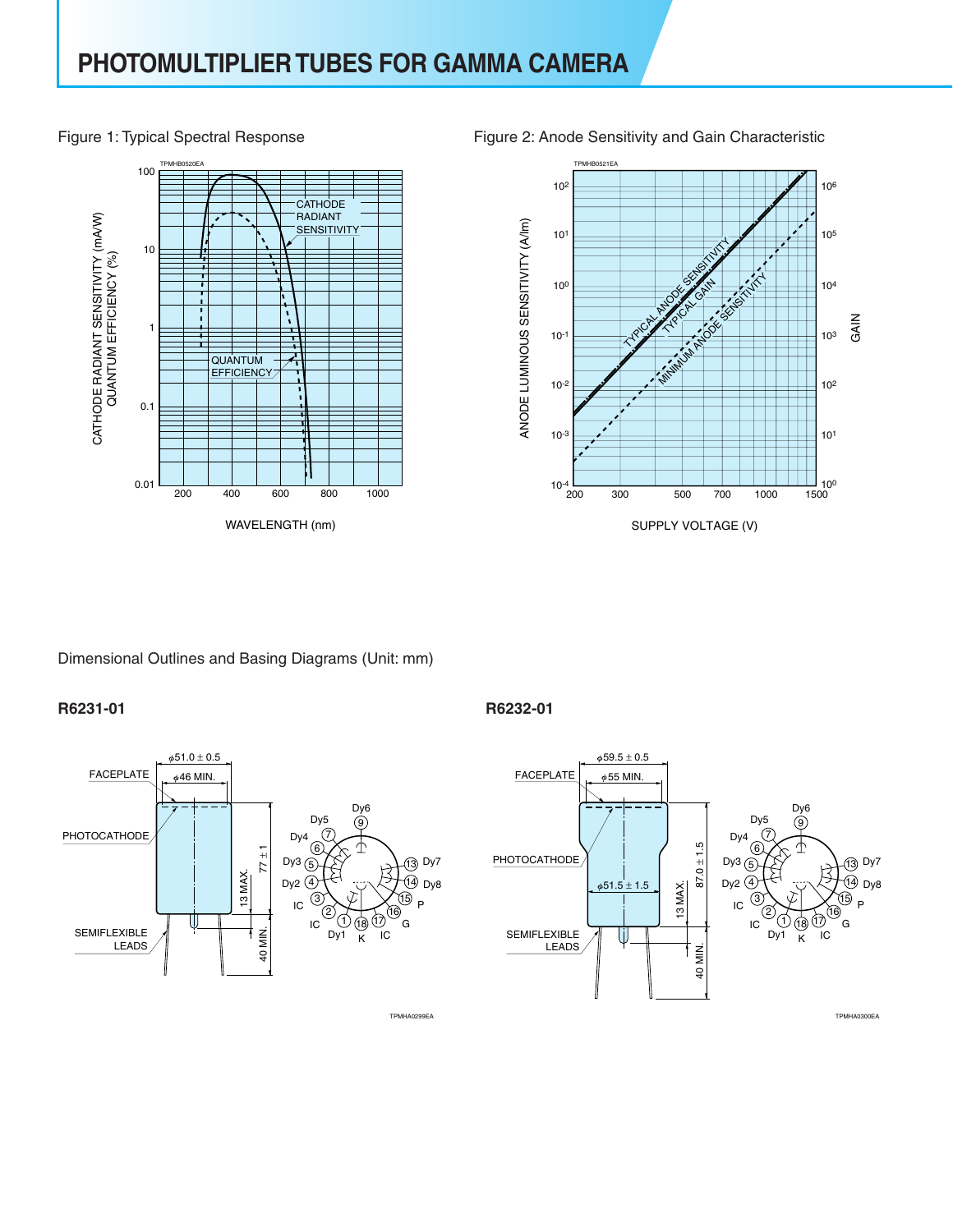

Dimensional Outlines and Basing Diagrams (Unit: mm)

#### **R6233-01 R6234-01**





G ĨС

15 16

9

TPMHA0302EA

Dy7 13

**R6235-01 R6236-01**





TPMHA0303EA